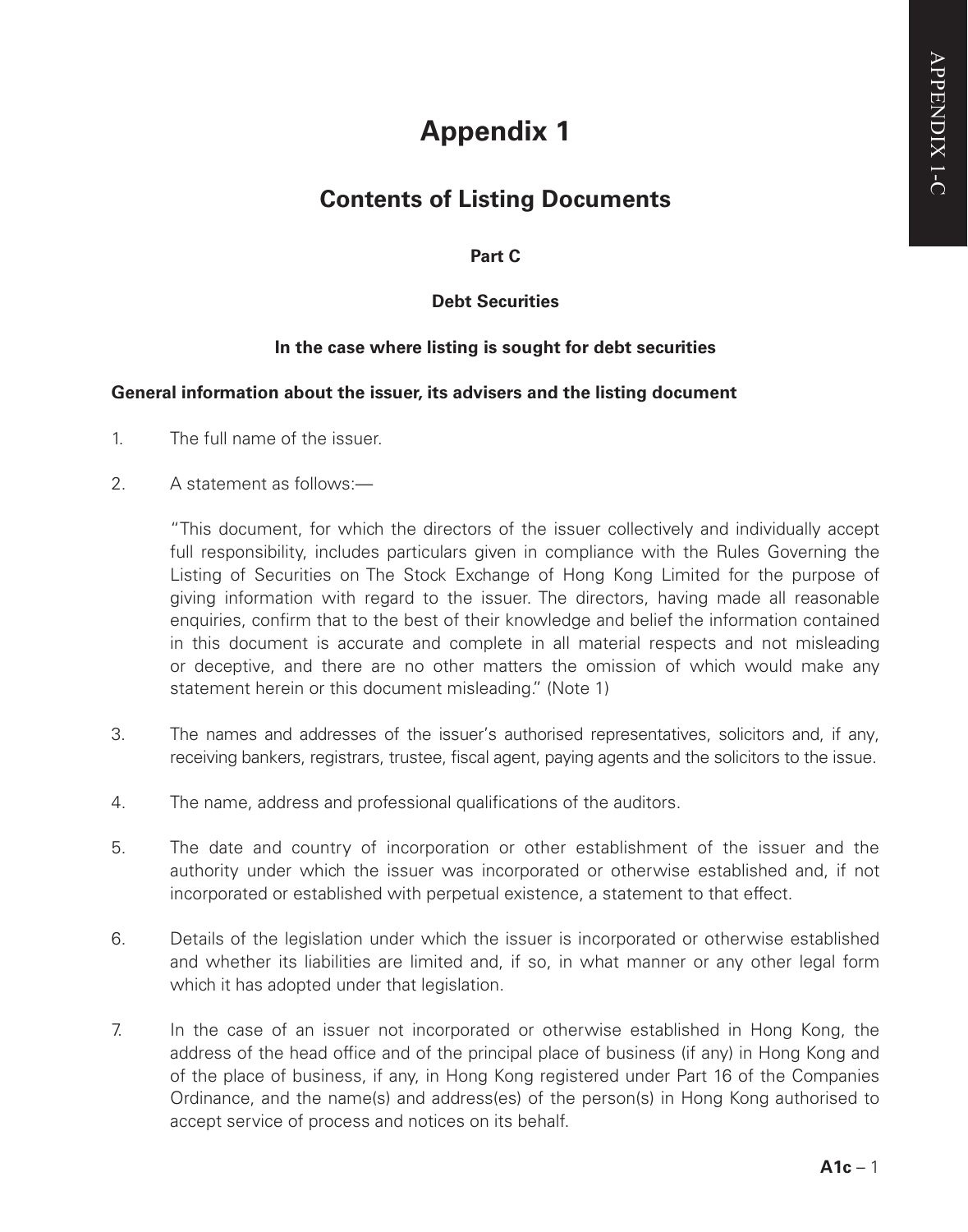- 8. Where the listing document includes a statement purporting to be made by an expert, a statement:—
	- (1) specifying the name, address and professional qualifications of such expert and the date on which the expert's statement was made;
	- (2) that the expert has given and has not withdrawn his written consent to the issue of the listing document with the expert's statement included in the form and context in which it is included:
	- (3) whether or not the statement was made by the expert for incorporation in the listing document; and
	- (4) specifying whether such expert has any shareholding in any member of the group or the right (whether legally enforceable or not) to subscribe for or to nominate persons to subscribe for securities in any member of the group and, if so, a full description thereof.
- 9. Particulars of any other stock exchange on which any part of the equity securities of the issuer is listed or dealt in or on which listing or permission to deal is being or is proposed to be sought and the name of the stock exchange on which the issuer's primary listing is or is to be, or an appropriate negative statement.

# **Information about the securities for which listing is sought and the terms and conditions of their issue and distribution**

- 10. A statement that application has been or will be made to the Exchange for listing of and permission to deal in the securities.
- 11. The amount or estimated amount of the expenses of the issue and of the application for listing and by whom the same are payable.
- 12. If known, the date on which permission to deal in the debt securities on the Exchange is expected to become effective.

#### **Information concerning the debt securities**

- 13. An estimate of the net proceeds of the issue and a statement as to how such proceeds are intended to be applied.
- 14. A description of or the text of the terms and conditions of the issue containing:—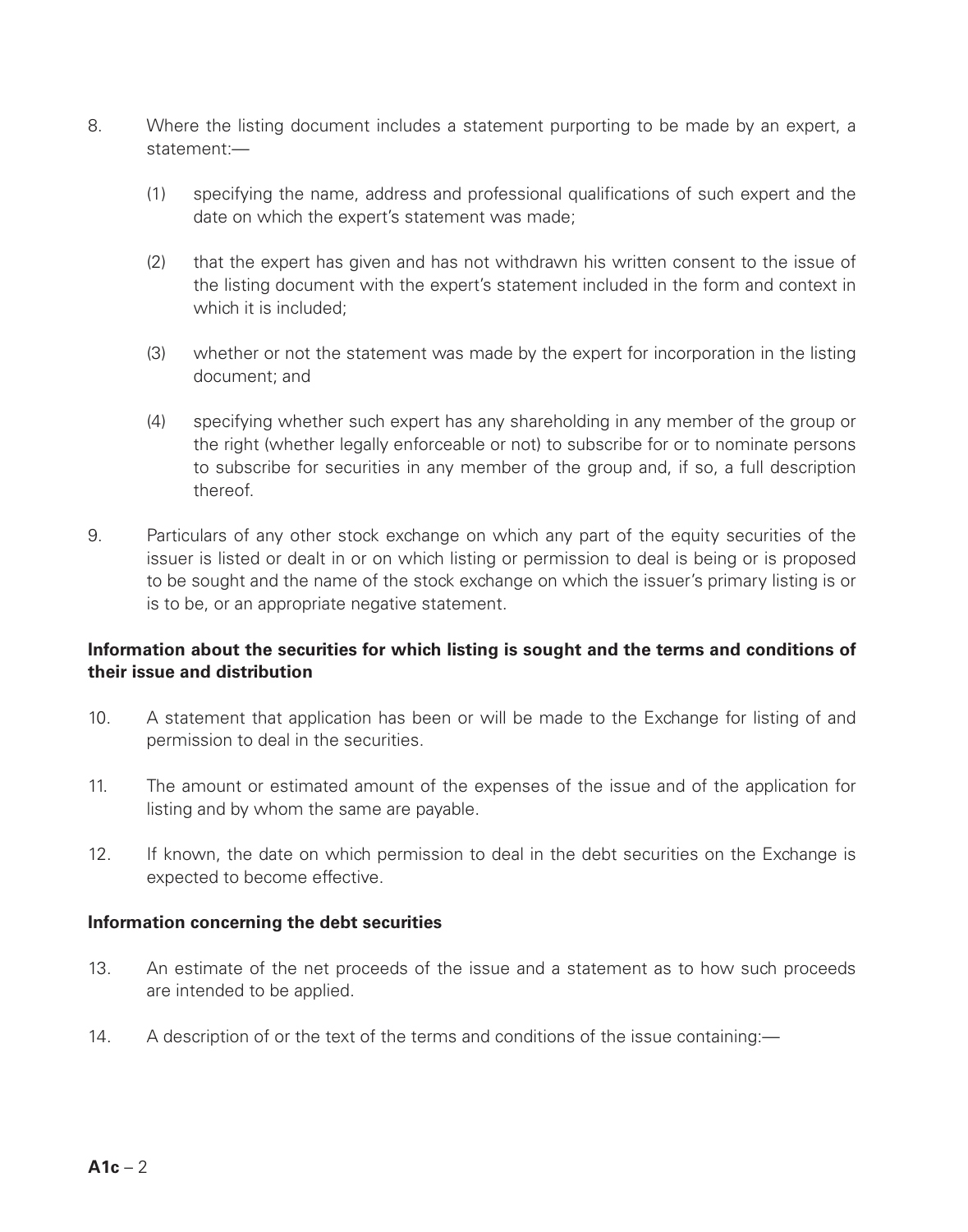- (1) the nominal amount of the issue or if this amount is not fixed, a statement to that effect, the nature and number of the debt securities and the denomination(s);
- (2) a summary of the rights conferred upon the holders and particulars of the security;
- (3) except in the case of continuous issues, the issue (or if different, offer) and redemption prices and the nominal interest rate and if floating, how it is calculated; if several interest rates are provided for, an indication of the conditions for changes in the rate. If any issue discount is allowed or premium is payable, a statement describing this. If any expenses of the issue are specifically charged to subscribers or purchasers, a statement describing this;
- (4) details of the method of payment of the issue (or if different, offer) price including a description of any instalment arrangement;
- (5) a statement regarding tax on the income from debt securities withheld at source and an indication as to whether the issuer assumes responsibility for the withholding of tax at source and any redemption option in the event of a withholding tax being introduced on or in respect of payments under the debt securities;
- (6) details of the arrangements for the amortisation or early redemption of the issue, including procedures to be adopted;
- (7) the names and addresses of the paying agent(s) and any registrar and transfer agent(s) for the debt securities in Hong Kong;
- (8) details of the arrangements for transfer of the securities (if not in bearer form);
- (9) the currency of the issue. If the issue is payable in any currency other than the currency of issue, this fact should also be disclosed;
- (10) details of the following time limits:—
	- (a) final repayment date and any early repayment dates, specifying whether exercisable at the issuer's or the holder's option;
	- (b) the date from which interest accrues and the interest payment dates;
	- (c) prescription period for claims for payment of interest and repayment of principal; and
	- (d) procedures and time limits for delivery of the debt securities, whether there will be temporary documents of title and, if so, the procedures for the delivery and exchange thereof; and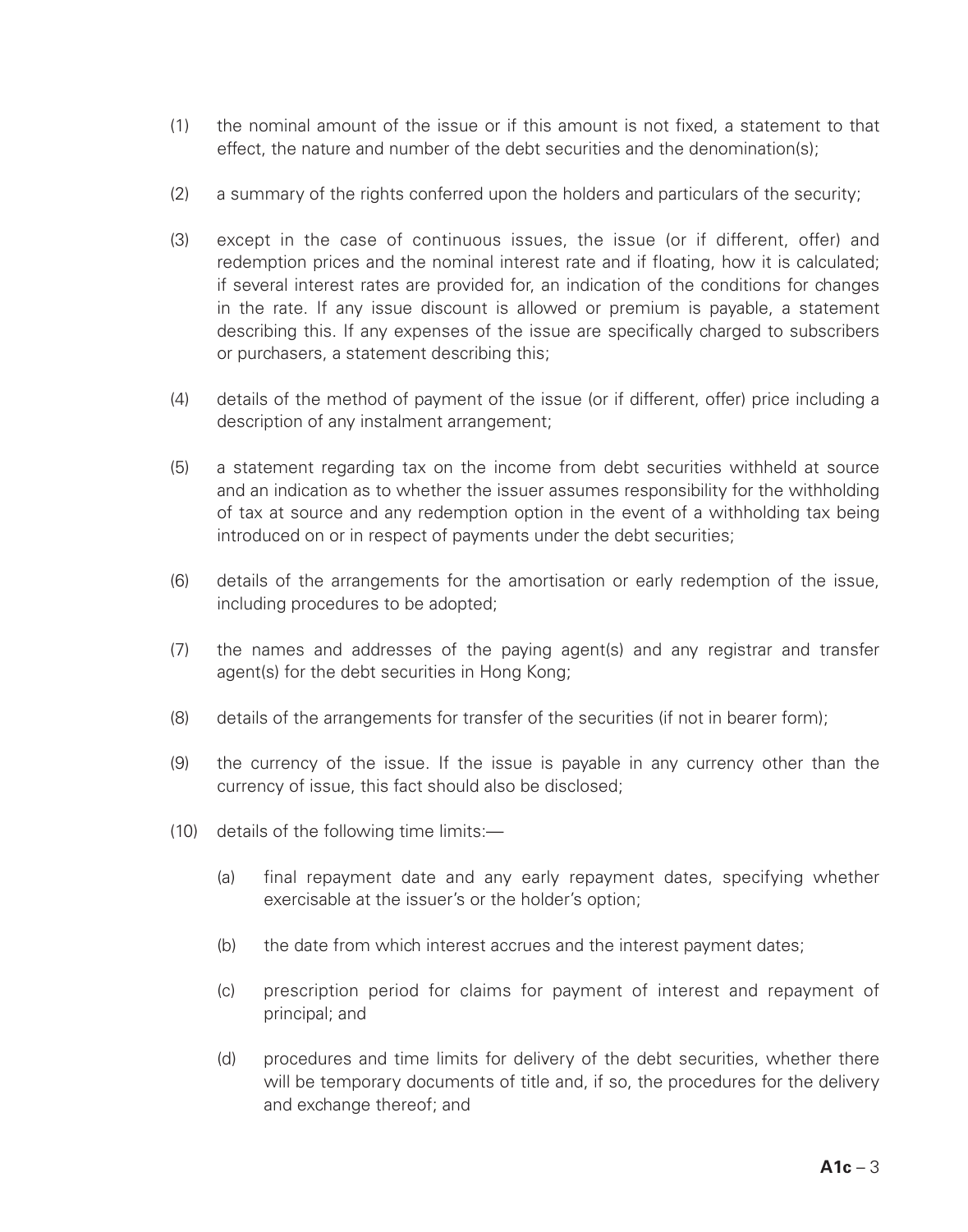- (11) except in the case of continuous issues, an indication of yield. The method whereby that yield is calculated should also be described in summary form.
- 15. The following legal information:—
	- (1) an indication of the resolutions, authorisations and approvals by virtue of which the debt securities have been or will be created and/or issued and the number of debt securities which have been or will be created and/or issued, if predetermined;
	- (2) the nature and scope of the guarantees, sureties and commitments intended to ensure that the issue will be duly serviced with regard to both the principal of and the interest on the debt securities and an indication of the places where the public may have access to copies of such guarantees, sureties and commitments;
	- (3) details of the trustee, fiscal agent or of any other representative for the debt securities holders as a whole. The name and function or description and head office of such representative of the debt securities holders and, in particular, the conditions under which the representative may be replaced. An indication of where the public may inspect copies of the documents detailing how the representative is to act;
	- (4) a description of any subordination of the issue to other debts of the issuer already incurred or to be incurred;
	- (5) an indication of any legislation under which the debt securities have been created, the governing law and of the competent courts in the event of litigation;
	- (6) an indication as to whether the debt securities are in registered or bearer form; and
	- (7) details of any restrictions on the free transferability of the debt securities (e.g. provisions requiring transfers to be approved).
- 16. The following information concerning the application for listing of the debt securities:—
	- (1) particulars of any other stock exchange on which listing of or permission to deal in the debt securities is being or is proposed to be sought and particulars of any stock exchange on which debt securities of the same class are already listed:
	- (2) if debt securities of the same class have not yet been listed but are traded on several other regulated, regularly operating, open stock markets, an indication of such markets;
	- (3) the names of the legal entities underwriting the issue. If not all of the issue is underwritten, a statement of the portion not underwritten;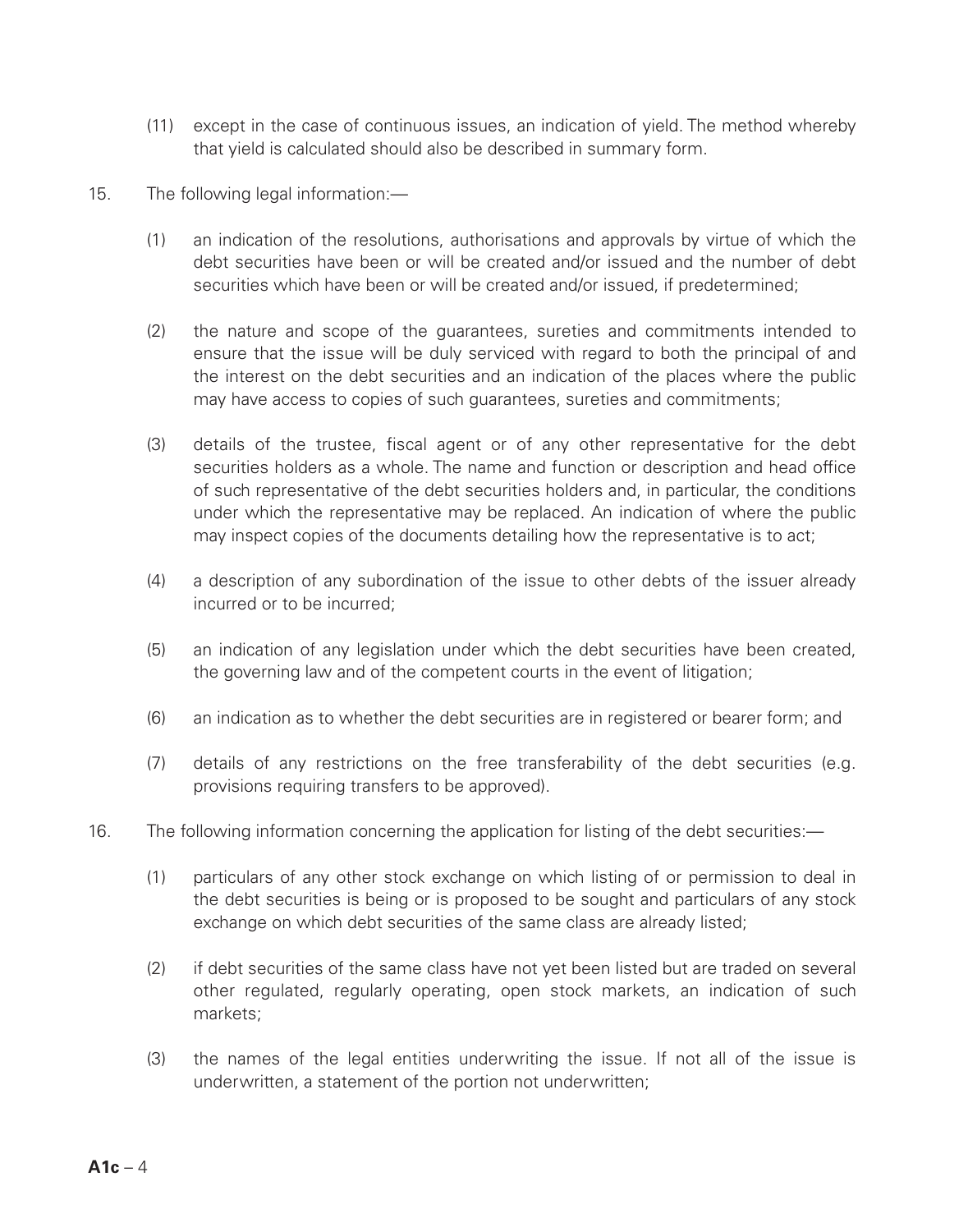- (4) if public or private issues or placings are being made simultaneously on markets within and outside Hong Kong and if a tranche has been or is being reserved for certain of those markets, an indication of any such tranche;
- (5) a description of any stabilisation activities to be carried out in respect of the debt securities; and
- (6) an indication of whether or not the debt securities have been sold or are available in whole or in part to the public in conjunction with the application and a description of other selling restrictions.
- 17. The following additional information concerning the issue:—
	- (1) the method of payment of the issue or offer price;
	- (2) except in the case of continuous issues, the period of the opening of the issue or offer and any possibilities of early closure;
	- (3) an indication of the financial organisations responsible for receiving the public's subscriptions; and
	- (4) a reference, if necessary, to the fact that subscriptions may be reduced.
- 18. If the issuer is a company, a reference to the registration of the listing document and any supporting documents with the Registrar of Companies and an indication as to any exemptions granted by the Registrar of Companies from the prospectus requirements contained in the Companies (Winding Up and Miscellaneous Provisions) Ordinance.

# **Additional information concerning convertible debt securities**

- 19. Information concerning the nature of the equity securities or other property offered by way of conversion, exchange, subscription or purchase and the rights attached thereto including, in particular, the voting rights, entitlement to share in profits and, in the event of liquidation, any surplus and any other special rights.
- 20. Full details of any property the subject of such conversion, exchange, subscription or purchase rights.
- 21. The terms and conditions for conversion, exchange, subscription or purchase and details of the circumstances for or in which they may be amended, including the following information:—
	- (1) the total number of equity securities or other property subject to such rights;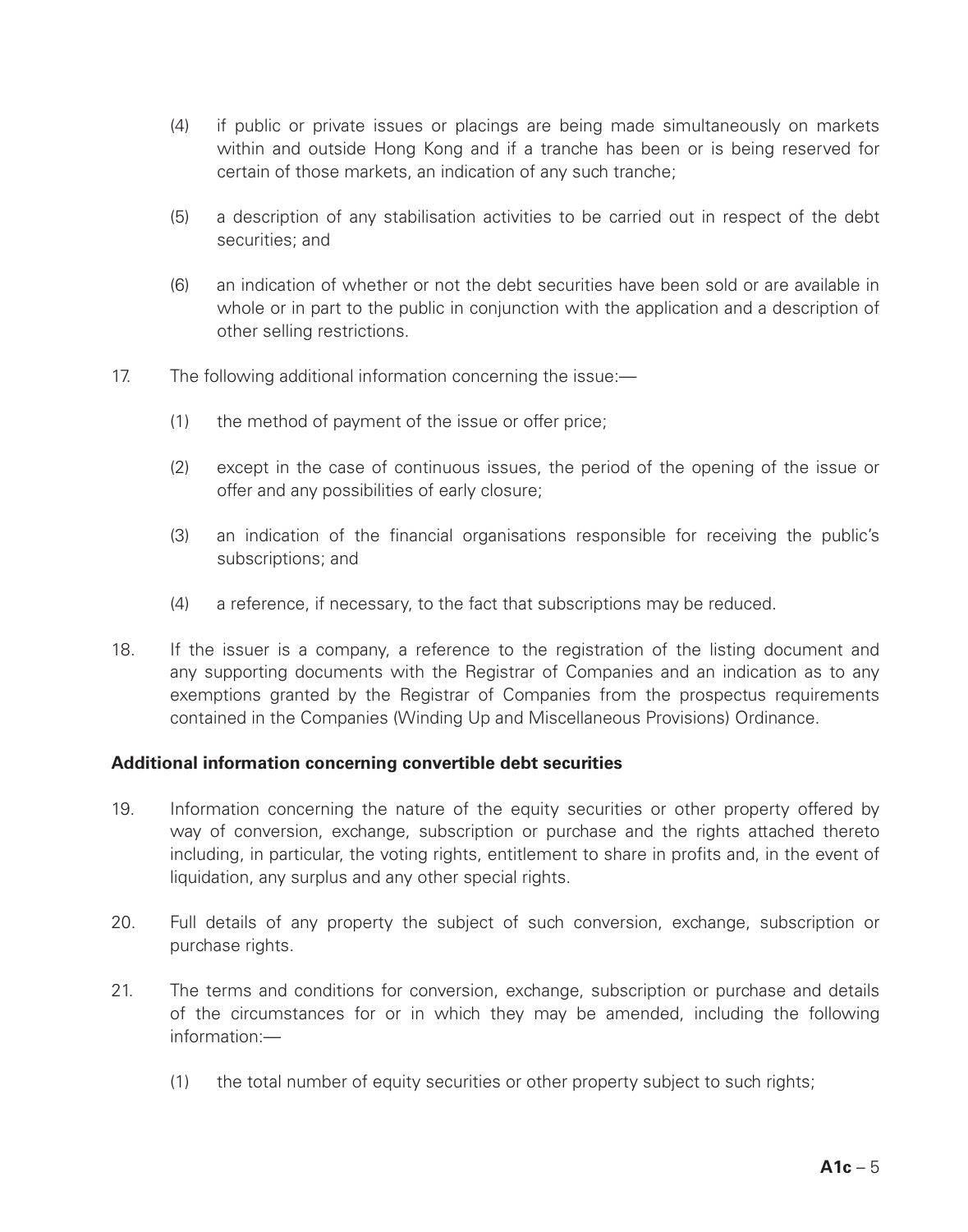- (2) the period during which such rights may be exercised and the date when this right commences;
- (3) the amount payable on the exercise of such rights;
- (4) the arrangements for transfer or transmission of such rights;
- (5) the rights of the holders on the liquidation of the company the equity securities of which are subject to such rights; and
- (6) the arrangements for the variation in the subscription or exercise price or number of equity securities or other property to take account of alterations to the share capital of the company the equity securities of which are subject to such rights.
- 22. Where the issuer of the convertible debt securities is different from the issuer of the relevant equity securities, such items of information, with respect to the issuer of the equity securities, from paragraphs 1 to 12 and 35 to 54, as the Exchange shall require having regard to the circumstances of the issue and/or a statement indicating from where any information concerning the issuer of the equity securities contained in the listing document has been extracted and as to the date of the source of such extraction.
- 23. Where the issuer has authorised but unissued capital or is committed to increase its capital, an indication of:—
	- (1) the amount of such authorised capital or capital increase and, where appropriate, the duration of the authorisation;
	- (2) the categories of persons having preferential subscription rights for such additional portions of capital; and
	- (3) the terms and arrangements for the share issue corresponding to such portions.
- 24. If the issuer has shares not representing capital, the number and main characteristics of such shares.
- 25. An indication of the persons, so far as known to the issuer, who, directly or indirectly, jointly or severally, exercise or could exercise control over the issuer and particulars of the proportion of the voting capital held. Joint control means control exercised by two or more persons who have concluded an agreement which may lead to their adopting a common policy in respect of the issuer.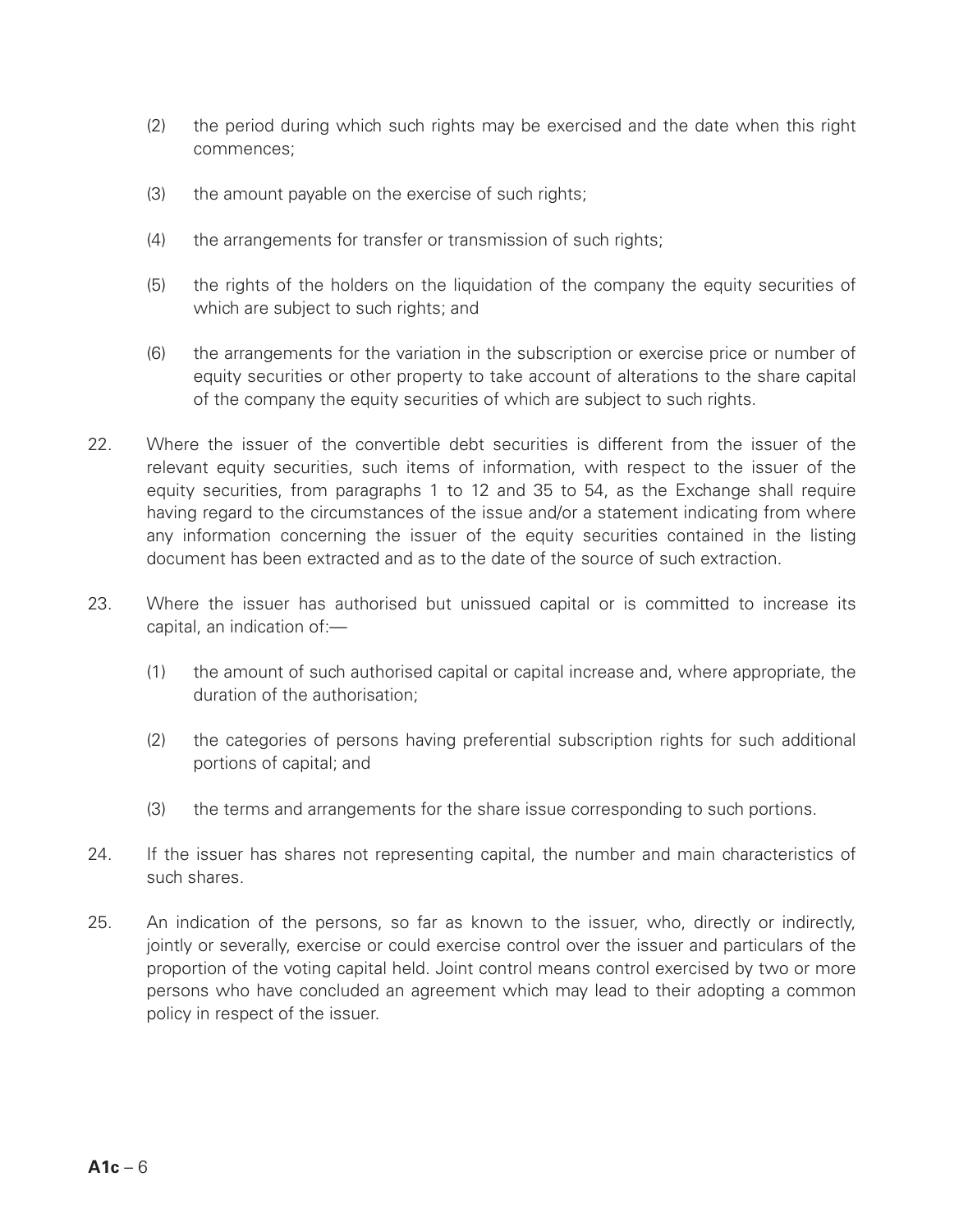- 26. Details of the profit or loss per share of the issuer, arising out of the issuer's ordinary activities, after tax, for each of the last two financial years, where the issuer includes its own annual accounts in the listing document. Where the issuer includes only consolidated annual accounts in the listing document, it must indicate the consolidated profit or loss per share for each of the last two financial years. This information must appear in addition to that provided in accordance with the first sentence where the issuer also includes its own annual accounts in the listing document. If, in the course of the period of two financial years, the number of shares in the issuer has changed as a result, for example, of an increase in or reduction or reorganisation of capital, the profit or loss per share referred to in the first and second sentences must be adjusted to make them comparable; in that event the adjustment formulae used must be disclosed.
- 27. The amount of the dividend per share for each of the last two financial years, adjusted, if necessary, to make it comparable in accordance with the fourth sentence of paragraph 26.
- 28. Details of the fixed date(s), if any, on which entitlement to dividend arises.
- 29. Particulars of any arrangement under which future dividends are waived or agreed to be waived.
- 30. Name, registered office and proportion of capital held in respect of each undertaking in which the issuer holds at least ten per cent. of the capital. These details may be omitted when they are of negligible importance for the purpose of enabling investors and their investment advisers to make an informed assessment of the activities, assets and liabilities, financial position and management of the group at the time the listing document is issued and its profits and losses and of the rights attaching to the securities for which application is made.
- 31. Summary of the provisions of the issuer's memorandum and articles of association or equivalent documents regarding changes in capital and variation of class rights whether or not such provisions are more stringent than required by law.

#### **Additional information concerning options, warrants or similar rights.**

- 32. Where the options, warrants or similar rights entitle the holder to subscribe or purchase another debt security all of the information required by paragraphs 13 to 18 in respect of that debt security.
- 33. Where the options, warrants or similar rights entitle the holder to subscribe or purchase equity securities or other property, all of the information required by paragraphs 9, 19 to 31 in respect of those equity securities or that other property.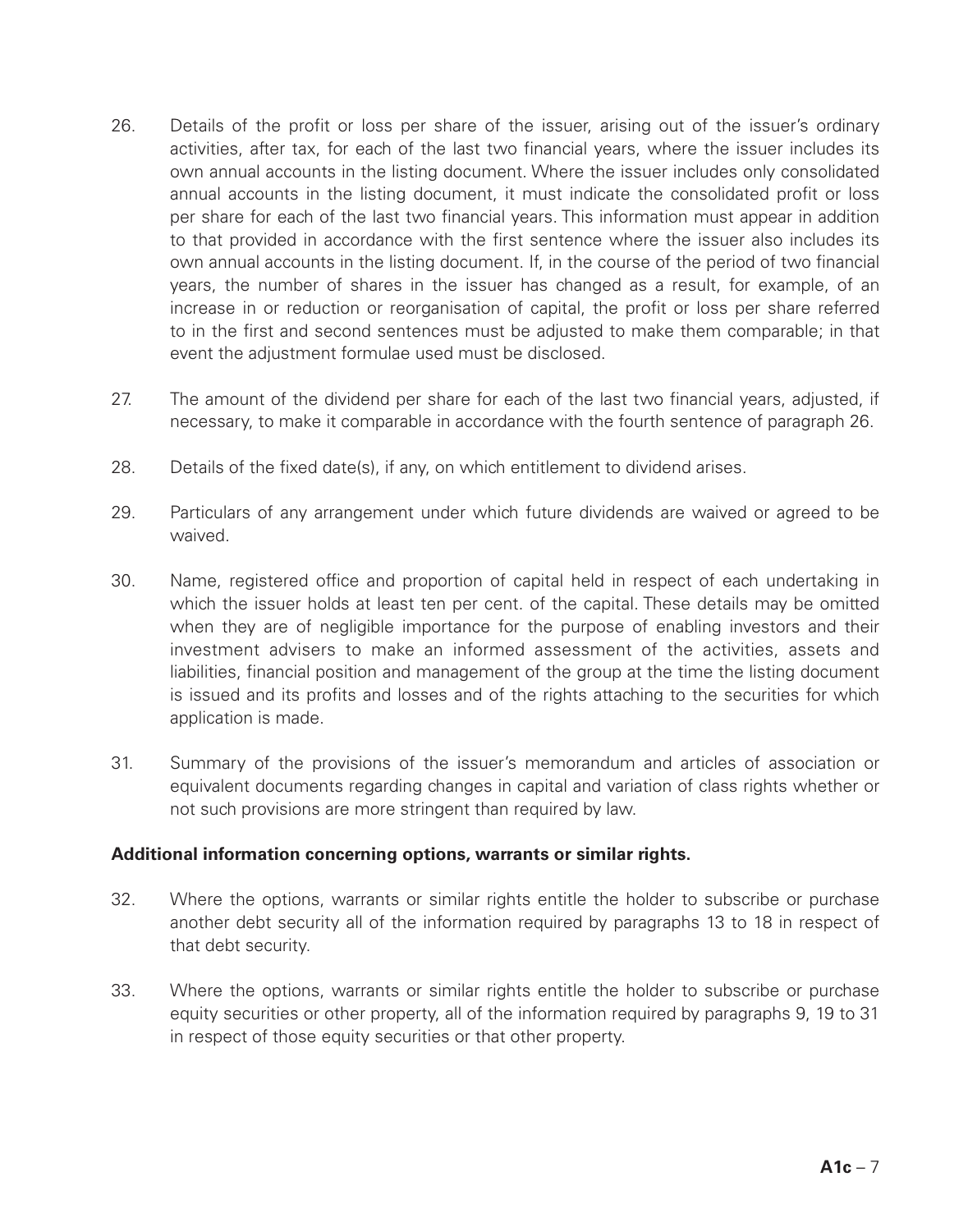#### **Information about the issuer's capital**

- 34. Particulars of any alterations in the capital of the issuer or of any of its material subsidiaries, in the case of a new applicant within two years immediately preceding the issue of the listing document, and, in every other case, since the date to which the latest published audited accounts of the issuer were made up, including:-
	- (1) where any such capital has been issued or is proposed to be issued fully or partly paid up otherwise than in cash, particulars of the consideration for which the same has been or is proposed to be issued and in the latter case, the extent to which they are so paid up; and
	- (2) where any such capital has been issued or is proposed to be issued for cash, particulars of the price and terms upon which the same has been or is proposed to be issued, details of any discounts or other special terms granted and (if not already fully paid) the dates when any instalments are payable with the amount of all calls or instalments in arrear,

or an appropriate negative statement. (Notes 2 and 3)

35. Particulars of any capital of any member of the issuer or of any of its material subsidiaries which is under option, or agreed conditionally or unconditionally to be put under option, including the consideration for which the option was or will be granted and the price and duration of the option, and the name and address of the grantee, or an appropriate negative statement. (Notes 2 and 3)

Provided that where options have been granted or agreed to be granted to all the members or debenture holders or to any class thereof, or to employees under a share scheme, it shall be sufficient, so far as the names and addresses are concerned, to record that fact without giving the names and addresses of the grantees.

36. Number, book value and nominal value or, in the absence of a nominal value, the accounting par value of any of its own shares which any member of the group (being a company) has acquired and is holding, if such shares do not appear as a separate item in the balance sheet. (Note 3)

#### **General information about the group's activities**

37. (1) The general nature of the business of the group and, in cases where two or more activities are carried on which are material in terms of profits or losses, assets employed or any other factor, such figures and explanation as are necessary to demonstrate the relative importance of each such activity and details of the main categories of products sold and/or services performed and an indication of any significant new products and/or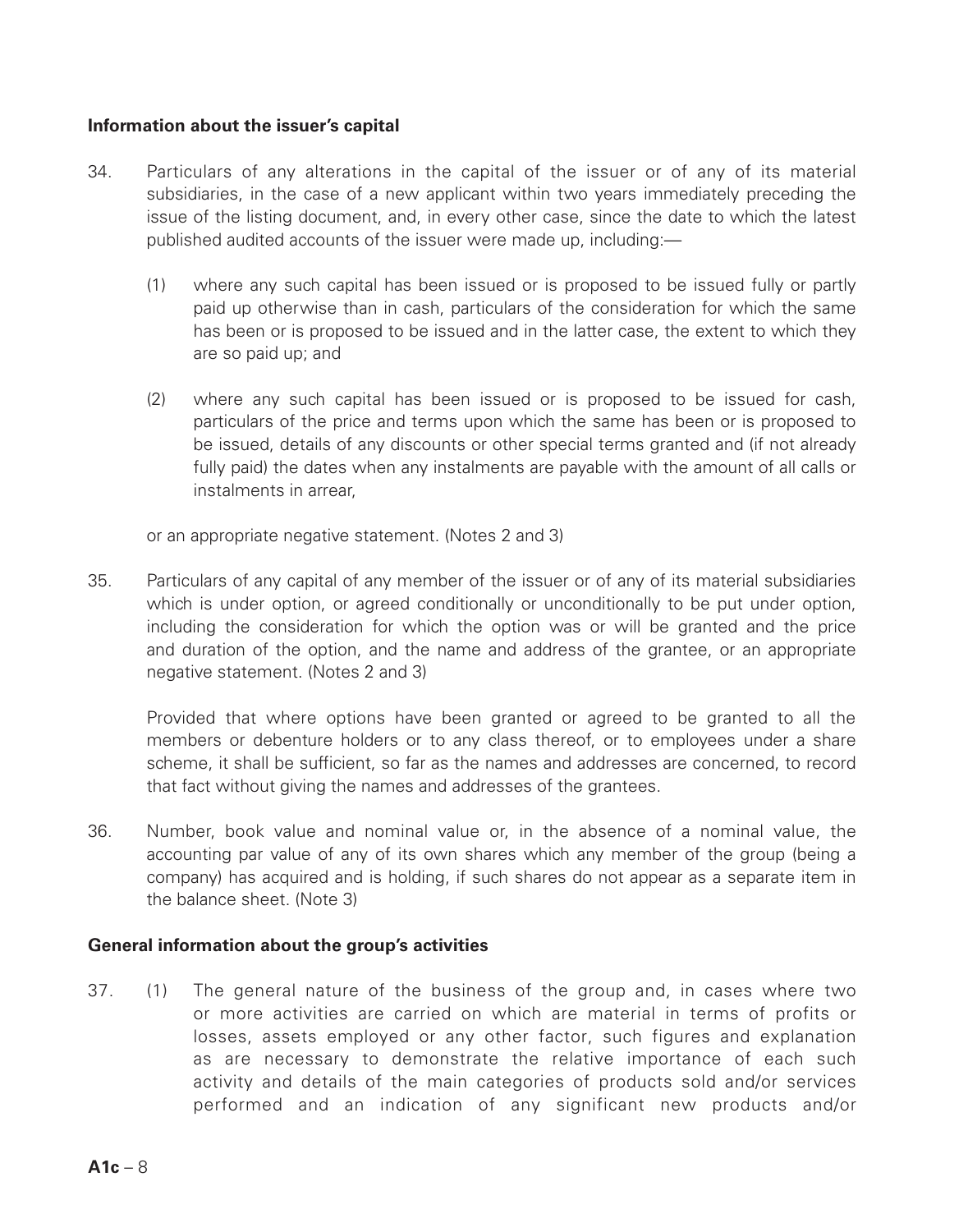activities. If the group trades outside the country of incorporation or other establishment of the issuer a statement showing a geographical analysis of its trading operations. Where a material proportion of the group's assets is situated outside the country of incorporation or other establishment of the issuer, a statement giving the best practicable indication of the amount and situation of such assets and the amount of the assets situated in Hong Kong.

- (2) If the issuer is a member of a group, a brief description of that group covering the issuer's position within that group and, if a subsidiary, the names of and the number of shares held (directly or indirectly) by each holding company of the issuer.
- (3) If required by the Exchange, particulars of any contracts for the hire or hire purchase of plant to or by any member of the group for a period of over one year which are substantial in relation to the group's business.
- (4) If required by the Exchange, particulars of any trade marks, patents or other intellectual or industrial property rights which are material in relation to the group's business and where such factors are of fundamental importance to the group's business or profitability a statement regarding the extent to which the group is dependent on such factors.
- (5) Information concerning the policy of the group on the research and development of new products and processes over the past five financial years where significant.
- (6) Particulars of any interruptions in the business of the group which may have or have had a significant effect on the financial position in the last 12 months.
- (7) The number of people employed by the group and changes therein in the last financial year, if such changes are material in the context of the group, with, if possible, a breakdown of persons employed by main categories of activity.
- (8) Particulars, including location, and of the principal investments (if any), including such investments as new plant, factories and research and development, being made or planned by the group.

(Note 3)

38. (1) In regard to every material subsidiary, particulars of the name, date and country of incorporation or other establishment, whether public or private, general nature of business, issued capital and the proportion thereof held or intended to be held by the issuer.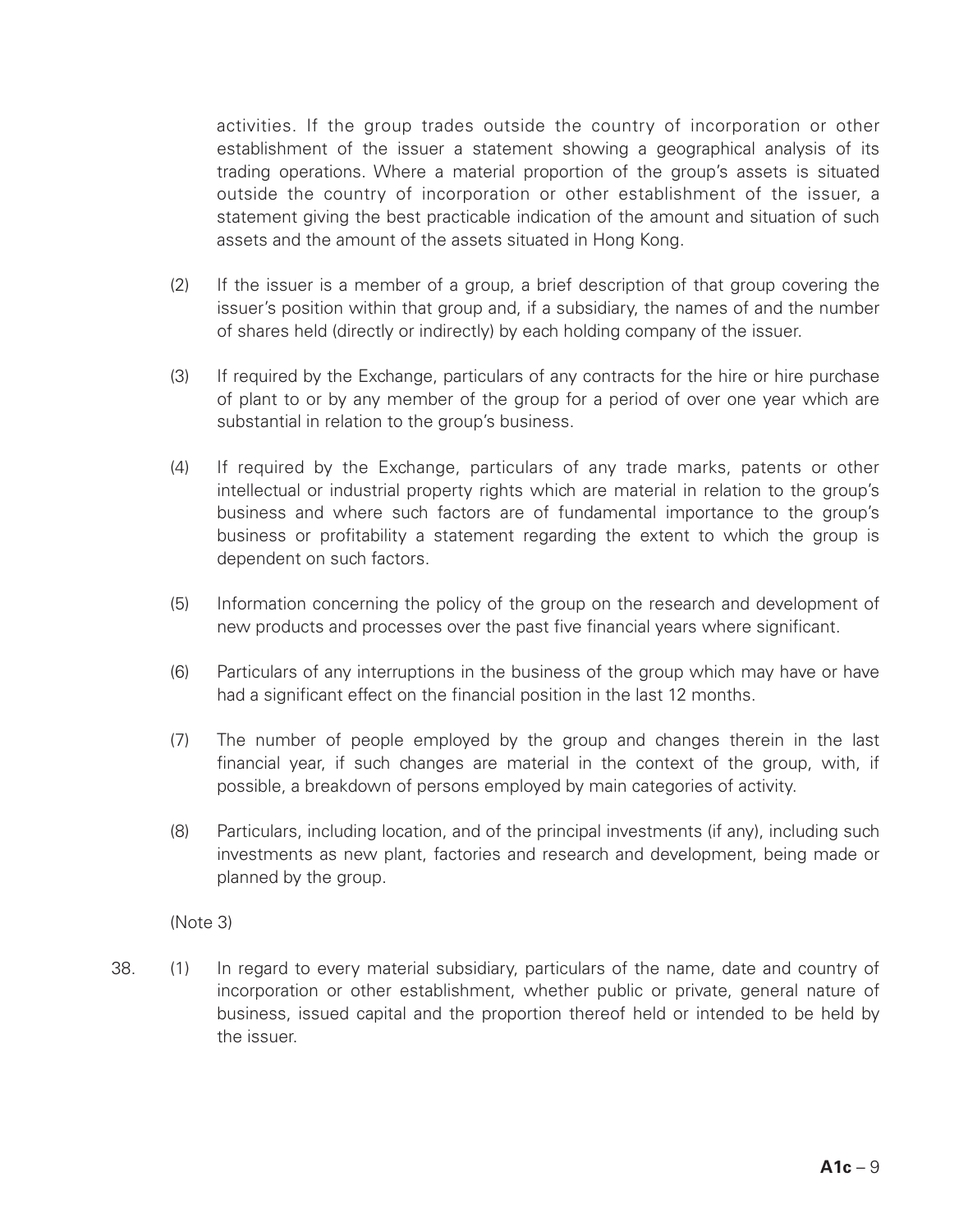(2) In regard to the issuer and every material subsidiary, particulars of the location of the principal establishments.

(Notes 2 and 3)

#### **Financial information about the group and prospects of the group**

- 39. A consolidated capitalisation statement and indebtedness statement for the issuer made up to a recent date acceptable to the Exchange (normally not earlier than three months prior to the issue of the listing document) giving information on short, medium and longterm debt (distinguishing between actual and contingent liabilities and including details of any debt securities issued and, if appropriate, the terms and conditions of any conversion, exchange or subscription rights) and shareholders' equity (including an indication of authorised and issued share capital by class, if appropriate, and the amount paid-up) duly adjusted to reflect the issue of the debt securities for which listing is sought accompanied by particulars of any material changes since that date, or an appropriate negative statement.
- 40. A statement showing the revenue during the two financial years immediately preceding the issue of the listing document which should contain an explanation of the method used for computation of such revenue and a reasonable breakdown between the more important trading activities. In the case of a group, intra-group sales should be excluded.
- 41. (1) General information on the trend of the business of the group since the date to which the latest audited accounts of the issuer were made up. (Note 3)
	- (2) A statement as to the financial and trading prospects of the group for at least the current financial year, together with any material information which may be relevant thereto, including all special trade factors or risks (if any) which are not mentioned elsewhere in the listing document and which are unlikely to be known or anticipated by the general public, and which could materially affect the profits. (Note 3)
	- (3) The issuer must determine in advance with its financial adviser whether to include a profit forecast in a listing document. Where a profit forecast appears in any listing document, it must be clear, unambiguous and presented in an explicit manner and the principal assumptions, including commercial assumptions, upon which it is based, must be stated. The accounting policies and calculations for the forecast must be examined and reported on by the reporting accountants and their report must be set out. The financial adviser must report in addition that they have satisfied themselves that the forecast has been stated by the directors after due and careful enquiry, and such report must be set out.

A "profit forecast" for this purpose means any forecast of profits or losses, however worded, and includes any statement which explicitly or implicitly quantifies the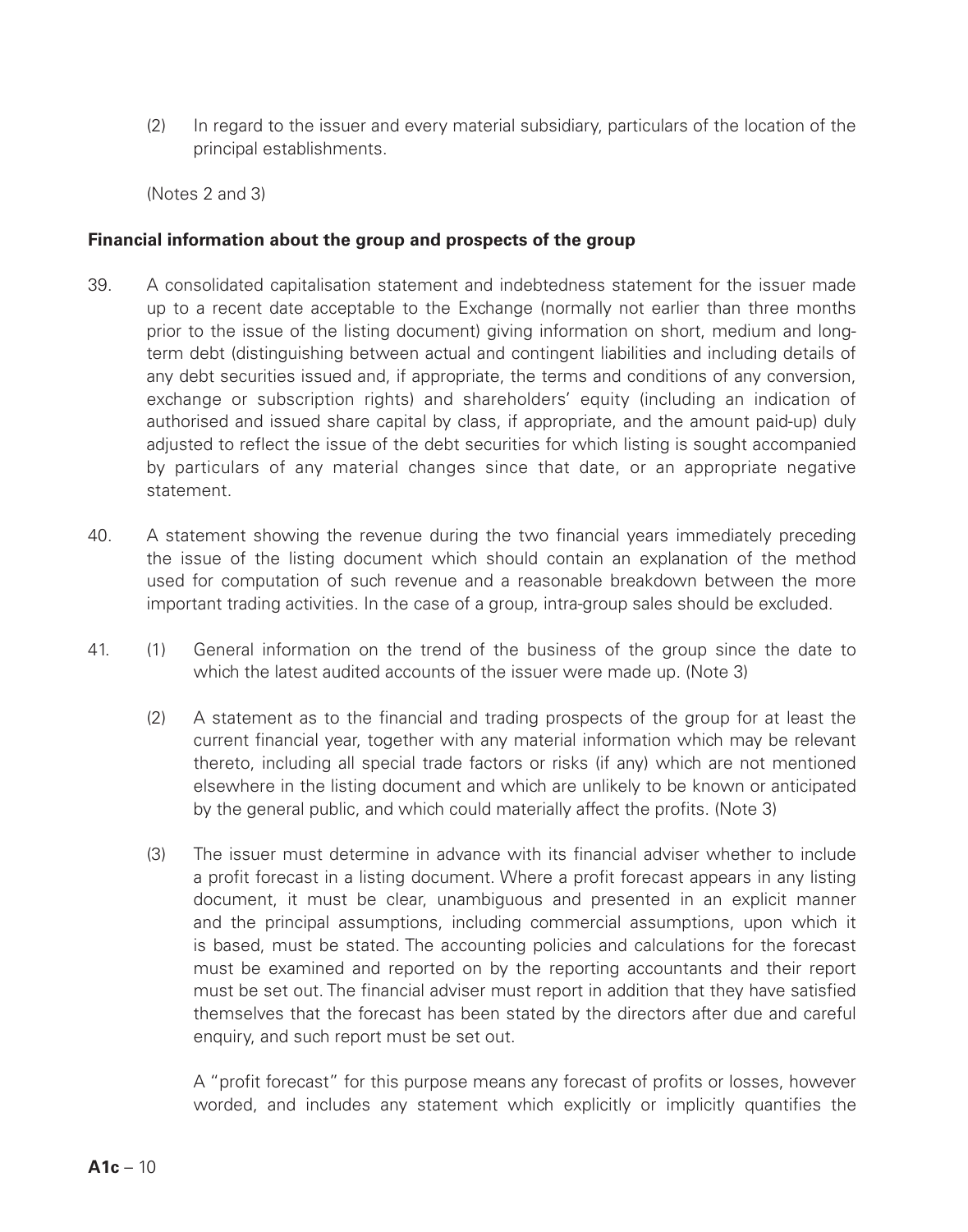anticipated level of future profits or losses, either expressly or by reference to previous profits or losses or any other benchmark or point of reference. It also includes any profit estimate, being any estimate of profits or losses for a financial period which has expired but for which the results have not yet been audited or published. Any valuation of assets (except property interests (as defined in rule 5.01(3)) or businesses acquired by an issuer based on discounted cash flows or projections of profits, earnings or cash flows is regarded as a profit forecast.

- (4) Particulars of the profits cover for interest payments and of the net tangible assets.
- 42. (1) Where required by Chapter 4 (as modified by Chapters 31-37), a report by the reporting accountants in accordance with that Chapter (as so modified, where appropriate). If more than nine months have elapsed since the date to which the latest published audited accounts of the issuer were made up, an interim financial statement covering at least the first six months must be included in the listing document or appended to it. If the interim financial statement is unaudited, this fact must be stated.
	- (2) A statement by the directors of whether or not the accountants' report contains a modified opinion by the reporting accountants and if so, such modification must be reproduced in full and the reasons for such modification given.
- 43. A statement of any material adverse change in the financial or trading position of the group since the end of the period reported on in the accountants' report, or an appropriate negative statement. (Note 3)
- 44. **[Repealed 1 January 2012]**
- 45. Particulars of any litigation or claims of material importance pending or threatened against any member of the group, or an appropriate negative statement. (Note 3)

#### **Information about the issuer's management**

46. The full name (including any former name(s) and alias(es)), residential or business address and description (being his qualifications or area of expertise or responsibility) of every director or proposed director (or any such person who performs an important administrative, management or supervisory function) and particulars of the principal functions performed by each of them within the group if significant to the group. In addition, brief biographical details in respect of every director or proposed director (or any person who performs an important administrative, management or supervisory function) must be provided. Such details must not be less than those required to be disclosed in an announcement relating to the appointment or re-designation of the director pursuant to rule 13.51(2) and would include, without limitation, full particulars of any public sanctions made against them by statutory or regulatory authorities.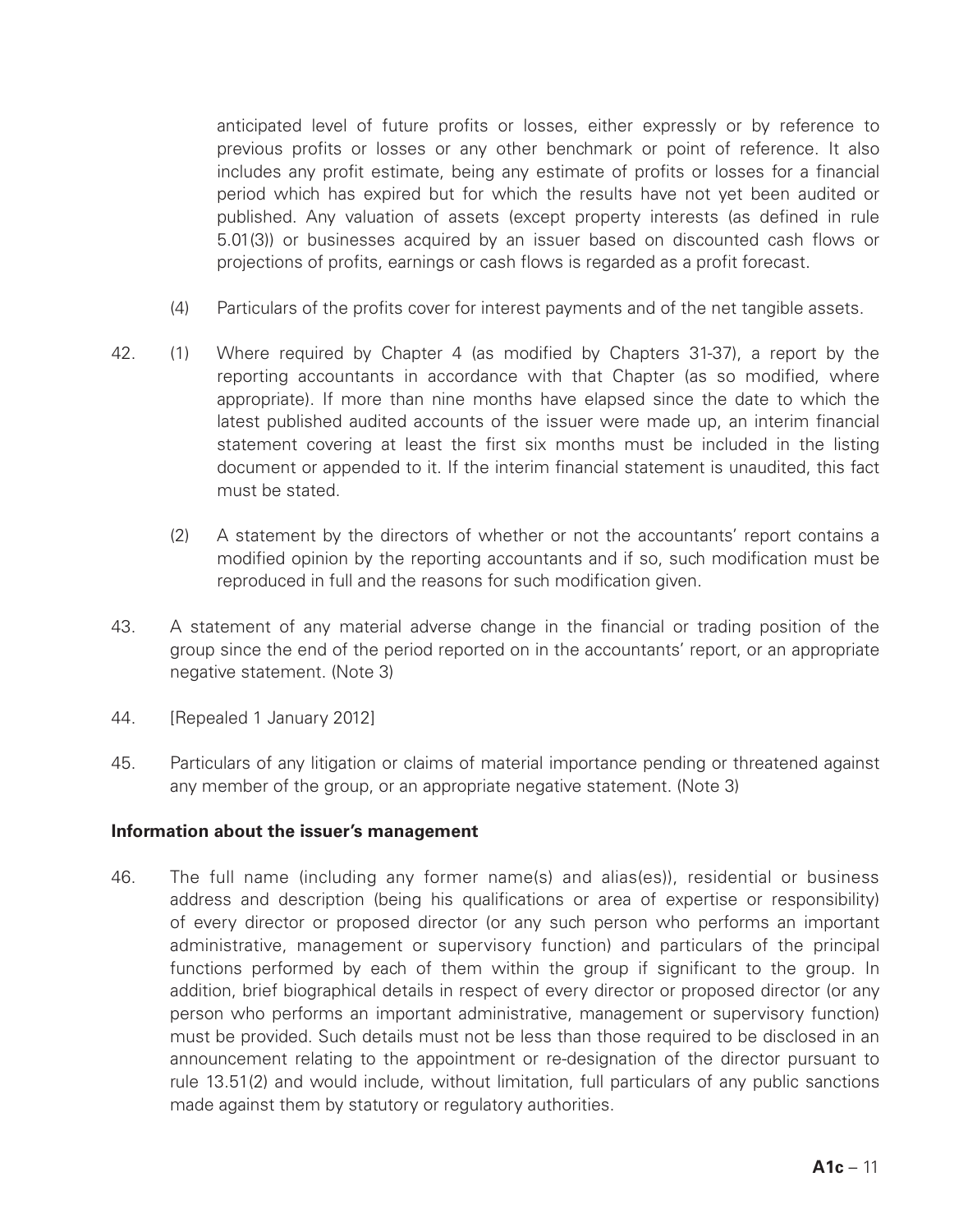- 47. The full name and professional qualifications, if any, of the secretary.
- 48. The situation of the registered office and, if different, the head office, principal office and transfer office (if applicable).
- 49. (1) A statement showing the interests and short positions of each director and chief executive of the issuer in the shares, underlying shares and debentures of the issuer or any associated corporation (within the meaning of Part XV of the Securities and Futures Ordinance) which:
	- (a) will have to be notified to the issuer and the Exchange pursuant to Divisions 7 and 8 of Part XV of the Securities and Futures Ordinance (including interests and short positions which he is taken or deemed to have under such provisions of Securities and Futures Ordinance) once the issuer's securities are listed; or
	- (b) will be required, pursuant to section 352 of the Securities and Futures Ordinance, to be entered in the register referred to therein, once the issuer's securities are listed

or an appropriate negative statement.

- (1A) A statement required by sub-paragraph 49(1) must specify the company in which the interests or short positions are held, the class to which those securities belong and the number of such securities held. The statement need not disclose:
	- (a) the interests of a director in the shares of the listed issuer or any of its subsidiaries if such interest is held solely in a non-beneficial capacity and is for the purpose of holding the requisite qualifying shares;
	- (b) the non-beneficial interests of directors in the shares of any subsidiary of the listed issuer in so far as that interest comprises the holding of shares subject to the terms of a written, valid and legally enforceable declaration of trust in favour of the parent company of that subsidiary or the listed issuer and such interest is held solely for the purpose of ensuring that the relevant subsidiary has more than one member;
		- *Note: Where interests in securities arising from the holding of such securities as qualifying shares are not disclosed pursuant to the exception provided in this paragraph, a general statement should nevertheless be made to indicate that the directors hold qualifying shares.*
- (2) A statement showing the name, so far as is known to any director or chief executive of the issuer, of each person, other than a director or chief executive of the issuer, who has an interest or short position in the shares and underlying shares of the issuer which would fall to be disclosed to the issuer under the provisions of Divisions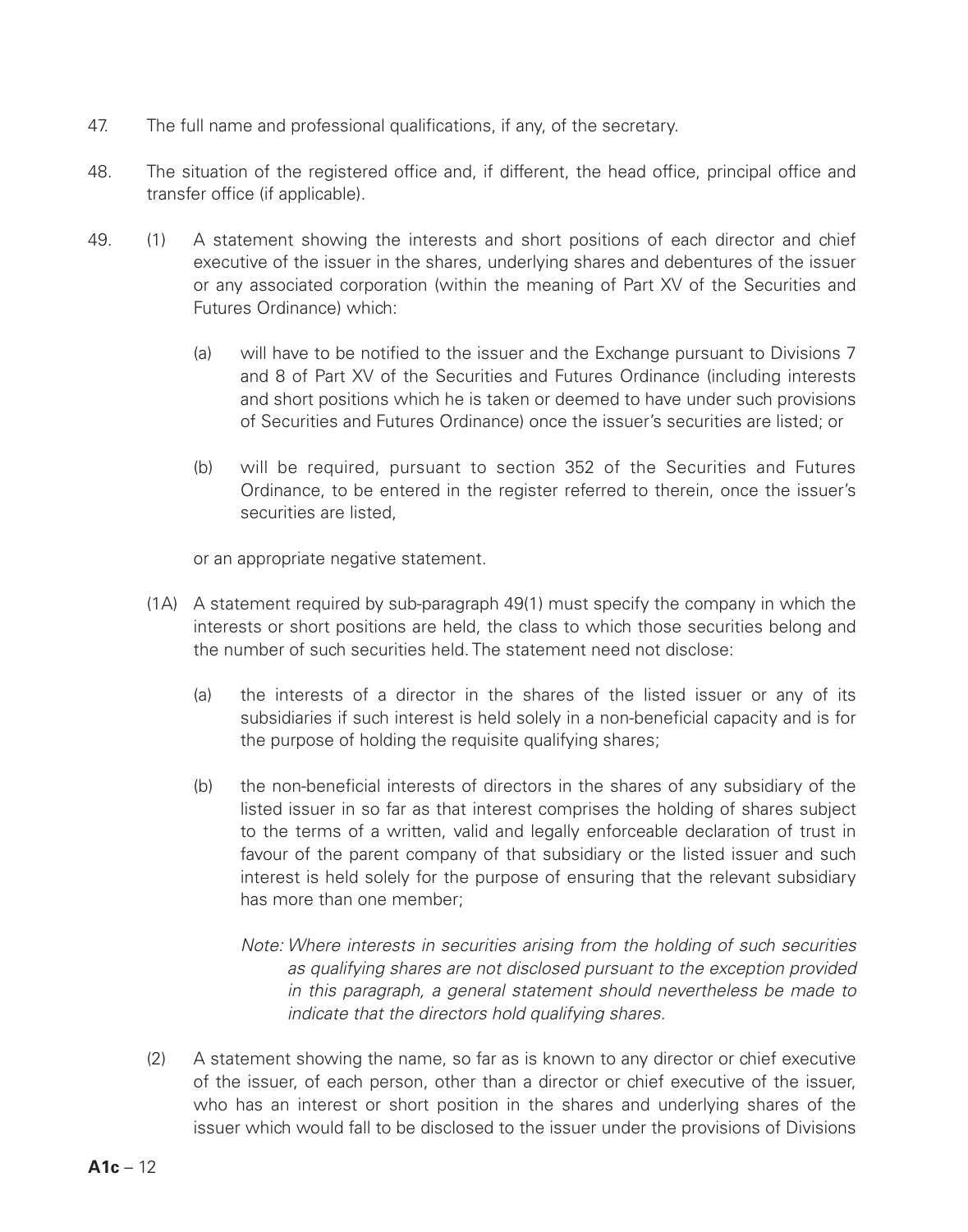2 and 3 of Part XV of the Securities and Futures Ordinance, or, who is, directly or indirectly, interested in ten per cent. or more of the issued voting shares of any other member of the group and the amount of each of such person's interest in such securities, together with particulars of any options in respect of such securities, or, if there are no such interests or short positions, an appropriate negative statement.  $(RA)$ 

(Note 4)

50. Full particulars of any contract or arrangement subsisting at the date of the listing document in which a director of the issuer is materially interested and which is significant in relation to the business of the group, or an appropriate negative statement. (Note 3)

### **Additional information on mineral companies**

51. In the case of mineral companies, the information set out in Chapter 18.

#### **Information on property interests**

51A. Where required by Chapter 5, information set out in that Chapter.

#### **Contracts pertaining to the issue and documents on display**

- 52. The dates of and parties to all documents pertaining to the issue entered into by any member of the group within the two years immediately preceding the issue of the listing document, together with a summary of the principal contents of such contracts. (Note 3)
- 53. Details of where annual and any interim reports are available and how often interim reports are published.
- 54. Details of a reasonable period of time (being not less than 14 days) during which the following documents where applicable are published on the Exchange's website and the issuer's own website:—
	- (1) the memorandum and articles of association or equivalent documents of the issuer;
	- (2) any trust deed, fiscal agency agreement or other document constituting the debt securities;
	- (3) all reports, letters or other documents, balance sheets, valuations and statements by any expert any part of which is extracted or referred to in the listing document;
	- (4) a written statement signed by the reporting accountants setting out the adjustments made by them in arriving at the figures shown in their report and giving the reasons therefor; and